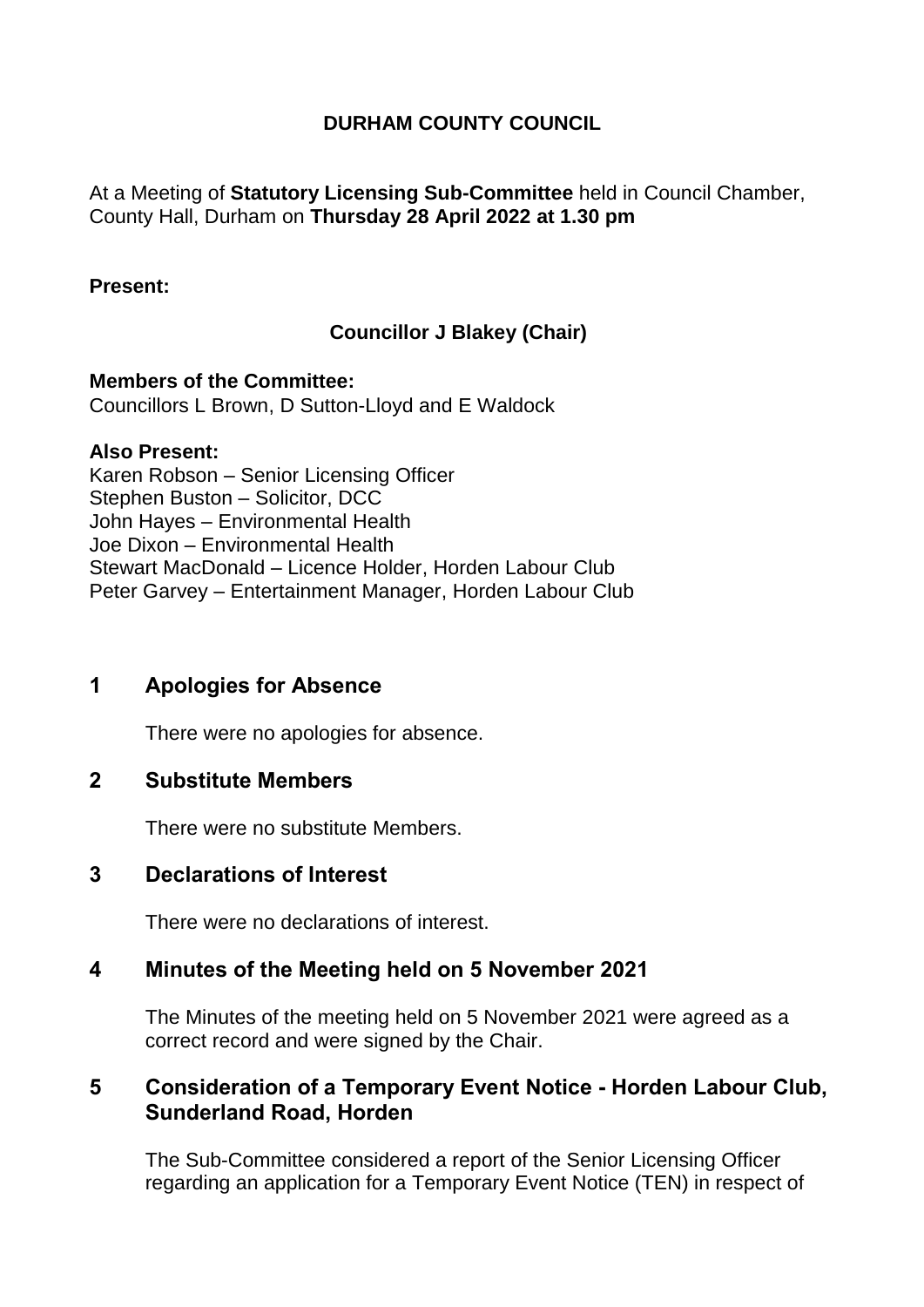Horden Labour Club, Sunderland Road, Horden (for copy see file of Minutes).

A copy of the report and supporting information had been circulated to all parties.

Karen Robson, the Senior Licensing Officer presented the report and responded to questions. Stephen Buston, Solicitor sought clarification that the application was for an additional 1hr 30 on Sunday 1 May 2022 until 2.00am, and noted that the premises was licensed for the sale of alcohol until 2.00am on Fridays and Saturdays. Karen Robson confirmed this to be the case.

John Hayes, Environmental Health outlined their objection to the TEN which mainly related to cumulative impact of three nights in a row which would be unreasonable for local residents. He appreciated that the premises could already open until 2.00am for two nights across the weekend but a third night would be unreasonable.

Mr MacDonald stated that he had attempted to contact Environmental Health via e-mail and voicemail to discuss what was planned and he believed that if they had discussed the proposals a Sub-Committee may not have been necessary.

Mr Hayes confirmed that he had received the e-mail but that it did not seek a response and that unfortunately he had not received the voicemail message in time.

Mr MacDonald asked if Environmental Health had received any complaints from residents regarding the premises. Mr Hayes confirmed that they had not but that the Police had raised issues around an incident in February. Environmental Health did not wait until a complaint was received before taking action; the emphasis was on prevention. Environmental Health's main concern was the impact of three consecutive nights on sensitive receptors close by.

Mr MacDonald addressed the Sub-Committee and commenced by stating that since the premises had been operating until 2.00am there had been no issues. He assured the Sub-Committee that he was not afraid to take action if there were problems; three customers had been barred for life, were put on Pubwatch for five years and had been named and shamed. Horden Labour Club was a venue which people could attend safely and which was not a nuisance to residents and the community.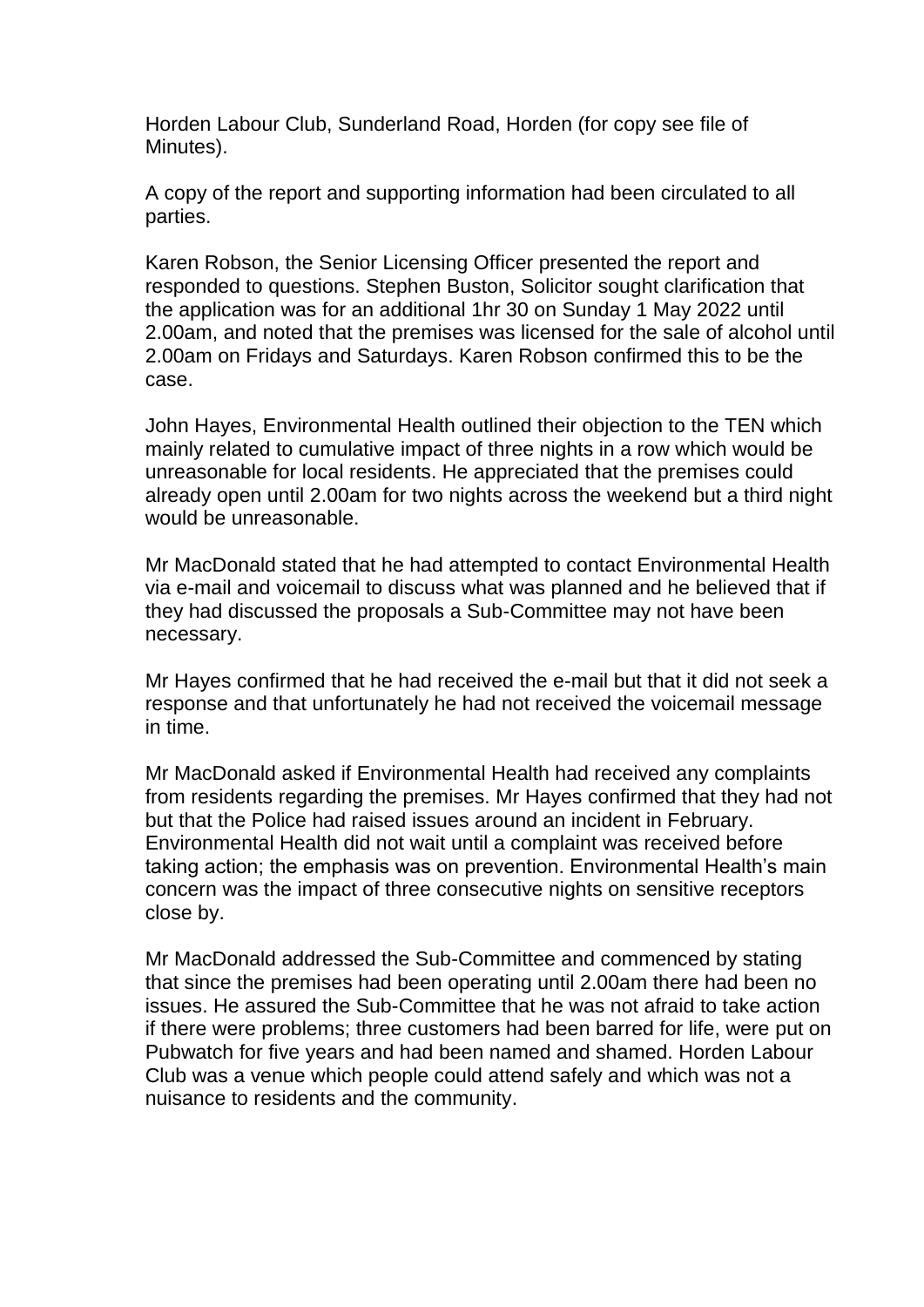Meetings were organised by the premises which residents could attend and raise any concerns. Only the Police and local Councillors had attended the last meeting.

The premises operated a strict no violence policy.

There was a lack of available taxis in the locality at around midnight and the 2.00am closing time helped with this, avoiding the need for people to wait outside the premises and potentially cause problems for local residents.

Mr Hayes had referred to Environmental Health's objection being about the prevention of nuisance and he assured the Sub-Committee if he had received any complaints, events such as this would not be held. His premises licence was the most important thing he had. He had invested more than he had paid for the premises and because of his lack of experience had brought in experienced staff, three of whom were trained on door supervision and first aid.

Mr MacDonald noted that Mr Hayes had not objected to a TEN for an event the premises held two weeks earlier. He felt that there was no clarification for him as a licensee about what was acceptable.

The issue referred to in February had occurred inside the premises and in two years he had made three calls to the Police. To put this into perspective his daughter's primary school had made six calls to the Police in two years.

As part of the Government's levelling up agenda he believed that premises such as the Labour Club should be invested in to keep people local. Since the train station in Horden had re-opened people were going out of the area. He had applied for two TENs, one of which was not objected to. The TEN was for upstairs only, the downstairs bar would close. Four door supervisors would be employed instead of two.

The Senior Licensing Officer noted that the application did not specify that the event would be upstairs only.

Councillor Brown asked if functions were proposed on the Friday and Saturday nights. Mr MacDonald confirmed that the same type of licensable activities would take place on Friday and Saturday evenings.

Following further questions from Councillor Brown, Mr MacDonald confirmed that the Sunday event would not be ticketed. Customers would be expected to pay at the door and would be screened and given a hand stamp. The room capacity was 250 but for this event the limit would be 180.